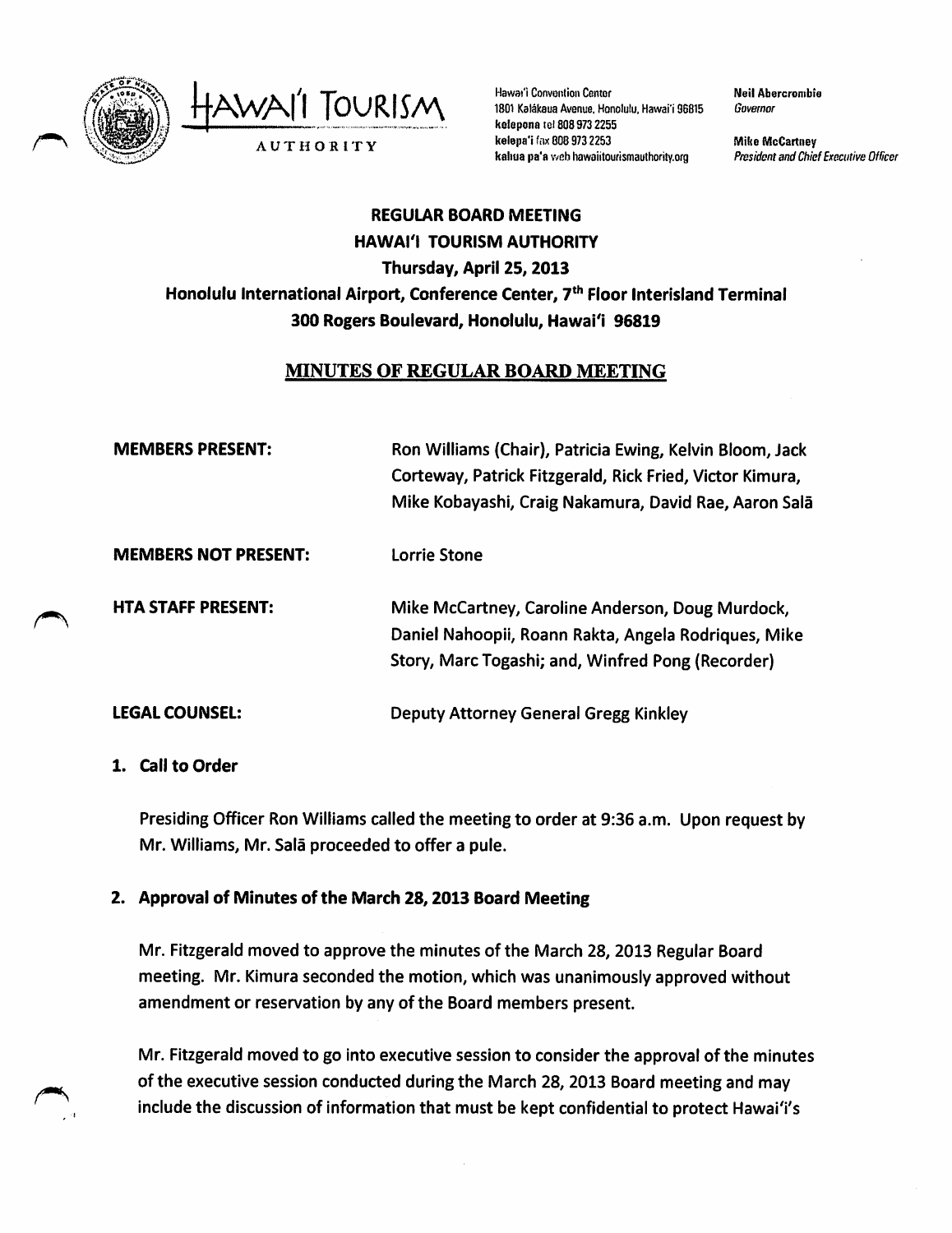competitive advantage as a visitor destination under HRS section 201B-4(8). Mr. KImura seconded the motion, which was unanimously approved without objection by any of the Board members present.

The meeting was recessed at 9:40 a.m. The meeting was reconvened at 9:43 a.m.

The Board met In executive session to adopt the minutes of the executive session conducted during the Board's regular meeting on March 28/2013.

# 3. Report of the Chief Executive Officer Relating to the Implementation of the State Tourism Strategic Plan Initiatives and/or Staffs' Current Assessments of the Major Market Areas

Mr. McCartney referred to the CEO Report dated April 25, 2013 that was previously distributed to the Board. He added that Staff is currently working on the development of various HTA budgets for subsequent approval by the Board. He also noted the issuance of the Request for Proposals for the operation of the convention center (RFP). Staff responded to questions with various entities that have expressed Interest in the RFP.

Mr. McCartney continued by expressing his appreciation to Mr. Williams for his assistance during the legislative session. He discussed the passage of various measures related to the establishment of a permanent transient accommodation tax rate; allocation of additional funds for the operation of the convention center; allocation of \$3 million to the Department of Land and Natural Resources (DLNR) to protect natural resources; and, the allocation of funds to the airport system for infrastructure improvements.

Mr. Bloom commended Mr. McCartney for his efforts at the Legislature. He also observed we are doing better than he thought after seeing the recent visitor statistics and measures of success that were previously distributed to the Board. There was a discussion on the current high level of hotel room rates in Hawai'i and how it may be reflected in the calculation of visitor expenditures.

In response to a question from Mr. KImura, Mr. McCartney responded that funding for the Kaanapali Beach restoration was included in a separate legislative measure that was still being considered and was not part of the \$3 million allocation to the DLNR. There was a discussion on the need for HTA to have a good working relationship with the DLNR Board on how the \$3 million will be expended on "visitor impacted areas" for natural resources.

 $\overline{2}$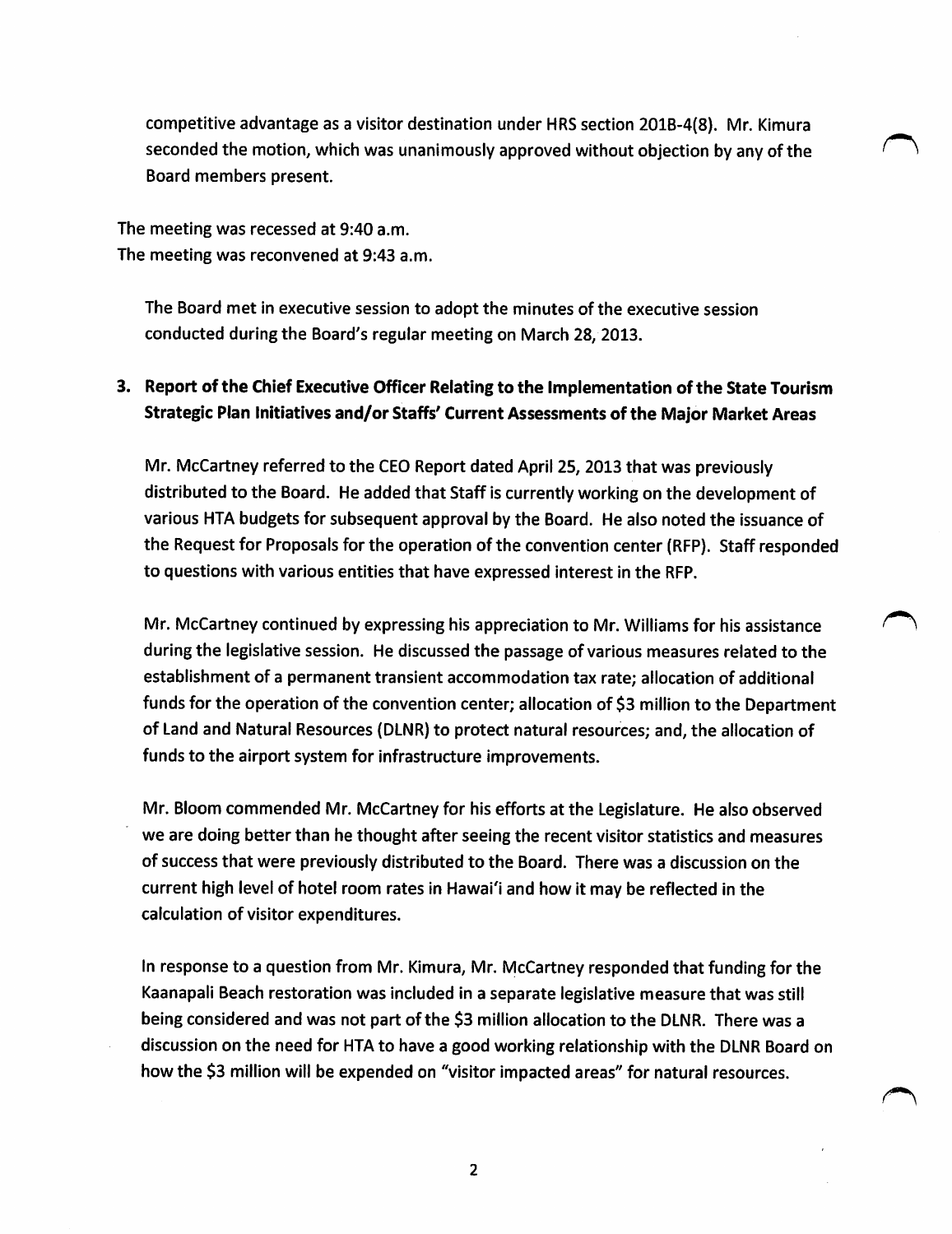Mr. Kimura also offered that HTA should conduct a study on "Impulse buying" by a traveler not wanting to travel at the last minute because of the long lines at the TSA security check points. Mr. McCartney added that funding for the Department of Agriculture was restored through funding to the Airport system.

Mr. Kimura initiated a discussion on the homeless in Hawai'i and not just in Waikiki. Mr. McCartney discussed the various meetings he attended regarding the homeless issue with legislators, community leaders and the Mayor of the City & County of Honolulu. It was noted that the City& County of Honolulu is considering numerous legislative proposals. Mr. Kimura expressed his understanding that approximately 96% of the homeless population in Hawai'i on a statewide basis are non-residents. It was suggested that residents would be able to rely on their respective "ohana" for support.

Mr. Williams concluded the discussion of the CEO report by stating that Mr. McCartney did a "phenomenal job" at the Legislature this session. He noted that the Legislature demonstrated a "collective ambition" on working collaboratively and this session has been the best he has seen over the past years. He attributed this collaboration to Mr. McCartney who played a major role in "setting this process up at the Legislature."

Finally, Mr. Williams further concluded that the \$3 million legislative allocation to the DLNR is a good way for HTA to support its strategic plan initiative for natural resources.

HTA Report Card (March 2013): Strategic Plans' Measures of Success. Mr. Murdock distributed for the Board's consideration and discussion the "HTA Report Card-March 2013." The Report Card provided the measures of success to date for the Hawai'i Tourism Strategic Plan and the HTA Strategic Plan.

#### 4. Review of Recent and Upcoming Permitted interactions

Mr. Murdock asked whether any Board member had communicated with another member outside of a duly notice Board meeting. Mr. Williams reported that he and Mr. Bloom met with the Mayor of the City & County of Honolulu. However, no matters related to the HTA were discussed during the meeting.

### 5. Presentation and Discussion on Visitor Statistics

 $\overline{\mathbf{3}}$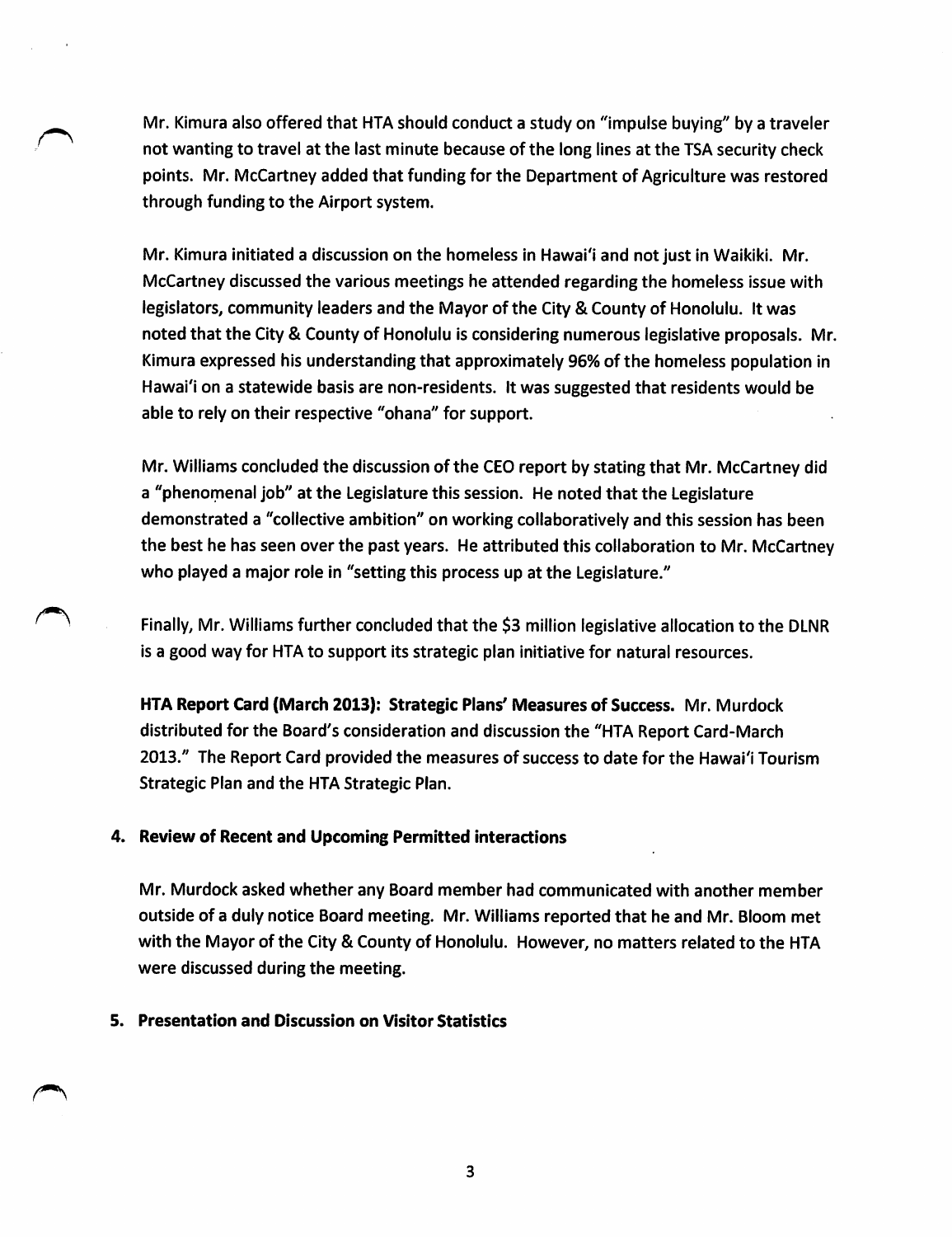HTA Key Performance Indicators Dashboard. Mr. Nahoopii referred to the "HTA Key Performance Indicators Dashboard" (dated March 2013), which were presented to the Board for its consideration and discussion.

Visitor Data. Mr. Nahoopii provided a PowerPoint presentation entitled "Current Visitor Data-March 2013.'' Mr. Nahoopii initially provided an "Overview" of visitor data as of March 2013 by providing the year-to-date data for visitor expenditures and arrivals. He stated that visitor days grew at a slower pace due to a shorter length of stay arising from more growth in visitors from the international market. International visitors would stay in Hawai'i for a shorter period. He is also researching a new trend in the market arising from an increase in the cost for travel and more travel to the neighbor island.

During Mr. Nahoopii's presentation of the moderate growth in arrivals and visitor days at the neighbor islands, Mr. Williams noted that the HTA island distribution targets established three years ago are not being achieved. Mr. Nahoopii responded that staff is reviewingthis trend and will consider whether island distribution targets should be based on room occupancy on each island. Mr. Fitzgerald initiated a discussion on whether the lack of adequate airlift to the neighbor islands may be a cause for a drop in occupancy.

Mr. Nahoopii stated that total air seats increased 12.7% in March 2013 arising from increased flights from Japan and international charter flights. There were additional flights from new domestic airports and Hawaiian Airlines added new flights from Oceania. In response to a question from Mr. Bloom regarding the impact of the recently announced drop in some of our domestic routes, Mr. Nahoopii stated we are still projected to be ahead of last year actual air seats because of the increased flights from the East coast and the international market.

During Mr. Nahoopii's discussion of a 7.6% growth in total arrivals in March, he noted that the percentage growth for Kauai, Hawai'i Island, and Maui were 1.2%, 1%, and 3%, respectively. Hefurther added that condominium and bed/breakfast usage was "up" on Maui. There was a discussion on whether the change in accommodations would impact the calculation of visitor expenditures. Mr. Nahoopii continued with a discussion of the growth in hotel occupancy by island and noted that the growth in occupancy on Oahu resulted in a similar growth in occupancy on the neighbor islands due to the compression factor.

Mr. Nahoopii continued his presentation with a discussion of visitor arrival data in each major market. He stated that except for U.S. East all other markets are exceeding the 2013 targets. U.S. East is "at pace" and highlighted that although there were increased arrivals

 $4^{\circ}$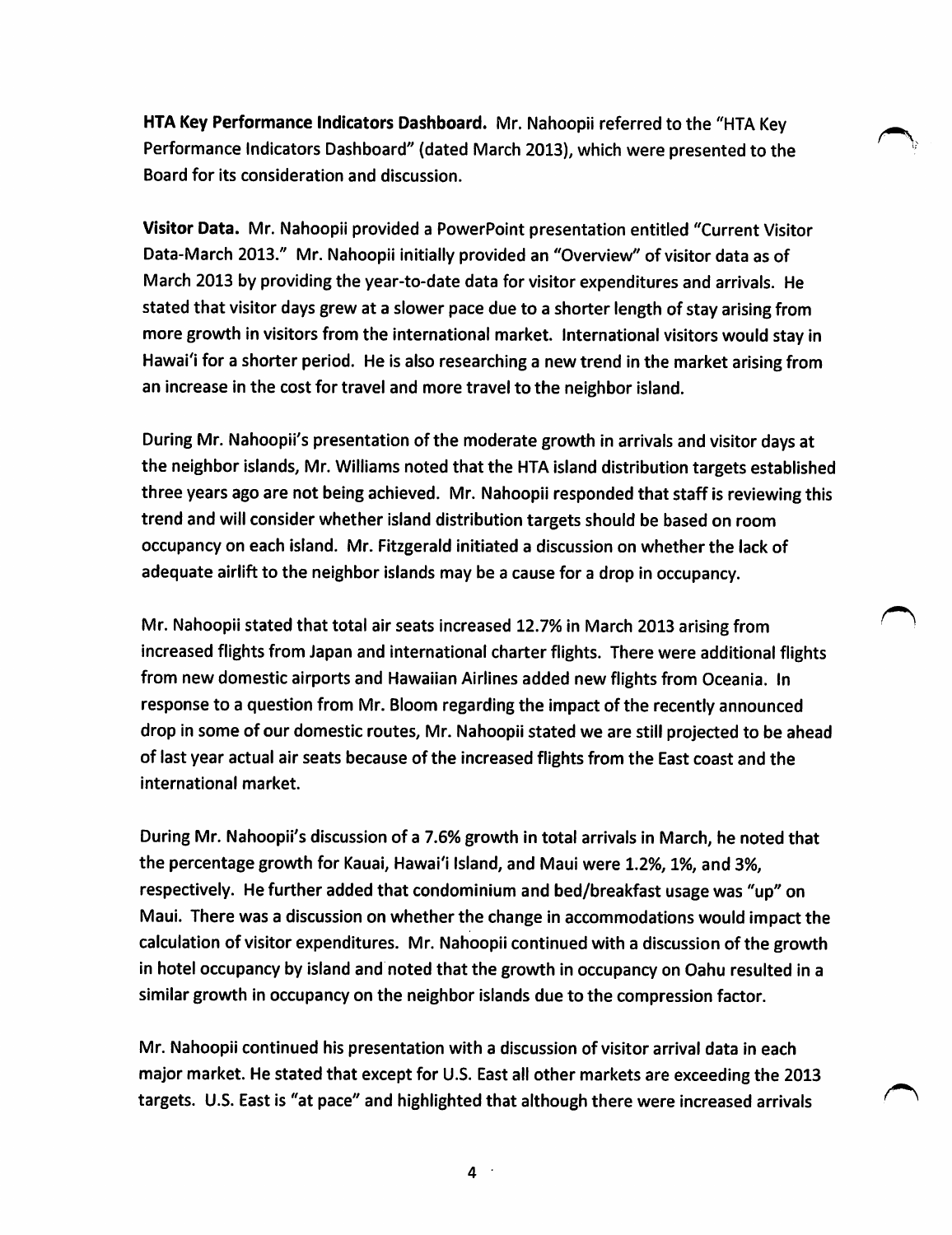due to additional flights in the market, there were declines in arrivals from the "East South Central" area covering Atlanta and Houston. He added that Japan visitor arrivals reflect a decrease in honeymoon visitors. In regards to the emerging markets, arrivals from Oceania and China jumped following an increase in air service from those markets. Overall, statewide occupancy rate was 85.6% for February 2013 and growing at a slower pace but a record level.

During his discussion of visitor expenditures, he stated there was a consistent monthly growth since January 2011 and the expenditure categories with the highest growth were lodging (11.9%), transportation (3.8%), and food & beverage (2.1%).

Mr. Nahoopii presented data for visitor spending by each major market and noted a difference in expenditures on a "per person per day" basis as compared to a "per person per trip" basis. For instance, although a European visitor may spend \$191 per day, it was also determined that the visitor would spend \$2,180 per trip. There was a discussion on the need to be aware of this distinction.

Mr. Nahoopii concluded his presentation with a further detailed discussion of visitor expenditures by initially presenting a slide on "Total Visitor Personal Daily Spending by Category: 2013p vs. 2012p" during the period January to March. He stated that lodging is "driving the expenditures up" in 2013 while "shopping is down" due to a drop in expenditures for higher price items such as jewelry. In contrast, spending by Japan visitors for food & beverage increased more than lodging. He also noted a similar drop in shopping expenditures by Japan visitors but expenditures for attractions/entertainment increased significantly.

Mr. Nahoopii presented a slide depicting the "Characteristics of Japanese Visitor February 2012 YTD" based on the "Age of Party Head" and segmented by various ages with a distribution percentage as follows: Under 12 (.0%); 13-17 (.1%); 18-24 (8.7%); 25-40  $(41.1%)$ ; 41-59  $(28.4%)$ ; and 60+  $(19.5%)$ . The spending growth percentage for each age segment was also displayed. He noted significant percentage increases for Japan visitor arrivals inthe age segment for Under12 (31.8%), 13-17(47%), and 41-59(17.0%). However, he highlighted that the expenditure growth percentage rate for the 41-59 age segment decreased by 3%. This was contrasted with data from a similar slide for "Characteristics of Japanese Visitors 2012p vs. 2011p" which indicated that in 2012 all age segments "saw spending growth."

5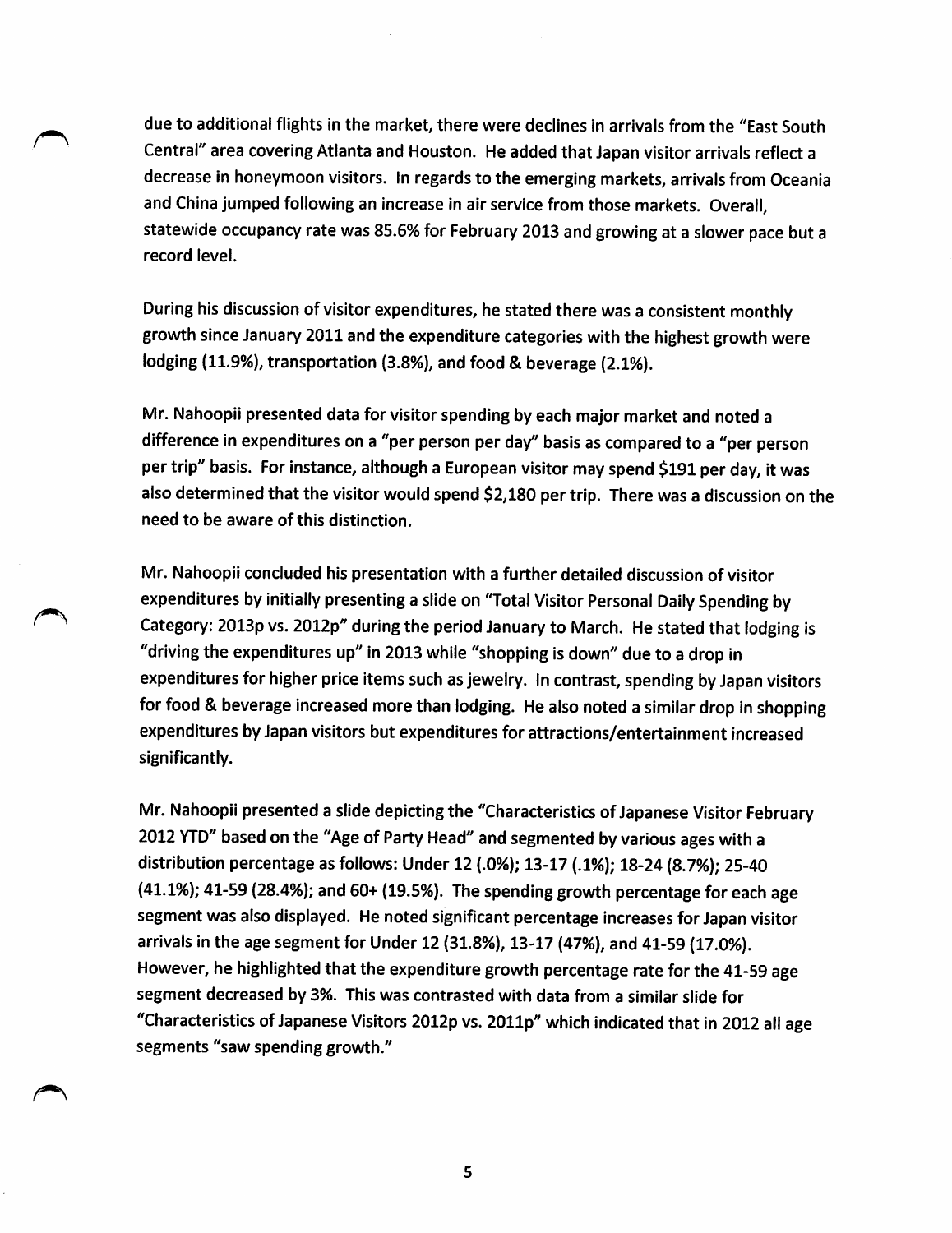Finally, Mr. Nahoopii presented a slide depicting the various expenditure categories forthe emerging markets of Korea, China, and Australia. He noted that the expenditures for food & beverage was similar; that China spends significantly more on attractions; and, that China and Australia spends a similar amount in fashion.

The meeting was recessed at 11:08 a.m. The meeting was reconvened at 11:28 a.m.

#### 6. Approval of HTA's Financial Reports

The following financial statements covering the HTA Special Fund as of February 28, 2013 were distributed to the Board and discussed by Mr. Togashi: Expenditure Statement-Prior Year Funds; Income Statement-Current Year Appropriation (Modified Cash Basis); Budget Statement FY 2013 As of Month Ended 2/28/2013; Balance Sheet (Modified Cash Basis) FY 2013 As of Month Ended 2/28/2013; Schedule of Reserve Balance FY 2013 As of Month Ended 2/28/2013; and, Revenue-Actual vs. Forecast(2013), 34.2% or \$71 million FY 2012/2013. He noted that as of February 28, 2013, \$71.7 million was budget and of that amount approximately \$64 million was either contracted or committed.

Mr. Togashi further discussed the following financial statements previously distributed to the Board as of February 28, 2013 covering the Convention Center Enterprise Special Fund: Income Statement-Current Year Appropriation (Modified Cash Basis); Budget Statement FY 2013 as of Month Ended 2/28/13; Balance Sheet (Modified Cash Basis) FY 2013 As of Month Ended 2/28/13; Revenue-Actual vs. Forecast FY 2013 17.3% or \$33 million; and. Rolling Forecast For the Eight Months Ending February 28, 2013. Mr. Togashi noted that as of February 28, 2013, the convention center operating loss is approximately \$275,000 less than budgeted.

Finally, Mr. Togashi distributed a document entitled "Budget Reallocation, Board Meeting-April 25, 2013" and apprised the Board of the following \$325,000 reallocation under Signature Events:

|     | From: National and International Collegiate Coverage | \$75,000  |
|-----|------------------------------------------------------|-----------|
|     | <b>Big West Campaign</b>                             | \$250,000 |
| To: | - Pro Bowl                                           | \$74,500  |
|     | <b>Sports Program Development</b>                    | \$230,500 |
|     | Japan Target Festival #1                             | \$20,000  |
|     |                                                      |           |

He also apprised the Board of the following \$459,767 reallocation under Business Destination Management for "Meet Hawai'i":

6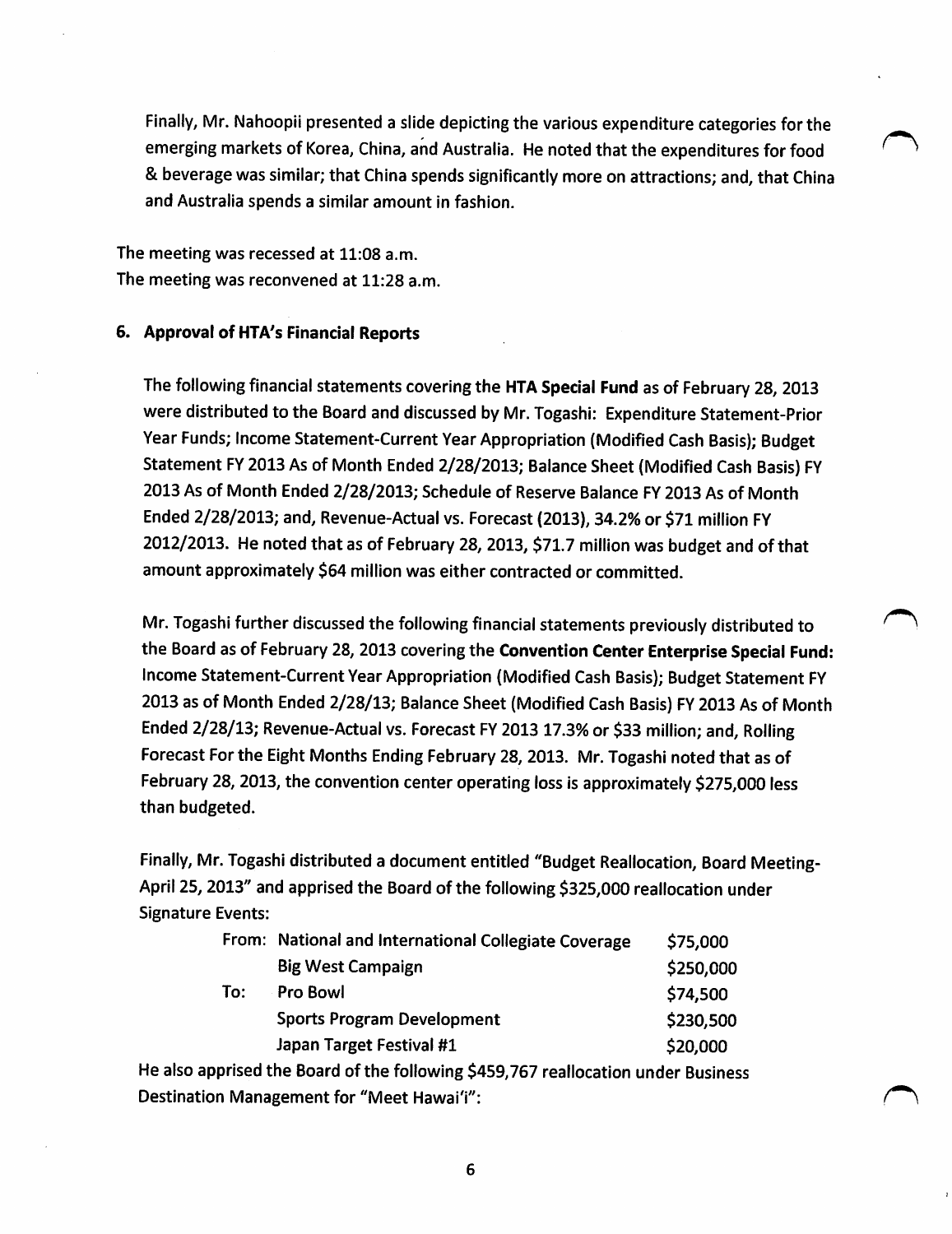|     | From: Convention Center Marketing | \$459,767 |
|-----|-----------------------------------|-----------|
| To: | <b>North America MCI</b>          | \$309,767 |
|     | <b>Public Relations MCI</b>       | \$150,000 |

In response to a question from Mr. Kimura whether the targets were adjusted to reflect the reallocation of budgeted funds, Mr. Togashi responded that he did not know at this time and will follow up to provide the Board with the requested information.

Mr. Fitzgerald moved to approve the monthly financial statements for the HTA Special Fund and the Convention Center Enterprise Special Fund as of February 28, 2013. Mr. Kimura seconded the motion, which was unanimously approved without any reservations or objections by any of the Board members present.

Mr. Nakamura initiated a discussion on a desire to review on-line the various electronic copies of documents related to the HTA, especially documents distributed to the Board members in preparation for the Board meetings. Mr. Murdock apprised the Board that a website is currently in the final stages of being fully developed and various HTA documents could be downloaded or viewed.

# 7. Presentation and discussion on holding a limited meeting under HRS Section 92-3.1 or forming an investigative committee under HRS Section 92-2.5 (b) to perform an on-site evaluation ofthe impact of increased visitor numbers on the Honolulu International Airport, including inspecting secure areas not open to the public.

Mr. Murdock referred to a staff report related to this agenda item and stated that the Director of the Office of Information Practices had concurred that a limited meeting bythe Board is appropriate when it is seeking to tour areas of the airport not open to the public. He requested the Board to make a finding that an on-site inspection was necessary to enable the Board to evaluate the impact of increased visitor transit on the Honolulu International Airport, including secured TSA or Customs and Immigration controlled areas, and that public attendance would be impractical because all attendees must be pre-cleared by the Hawai'i DOT Airport Division and TSA in San Francisco, which would take several weeks.

Mr. Sala moved to adopt the requested finding previously stated by Mr. Murdock and that the Board be allowed to hold a limited meeting on April 25, 2013 at 2:00 p.m. at the Honolulu International Airport. Mr. Kimura seconded the motion, which was unanimously approved by all the Board members present without any reservations.

 $\overline{\mathbf{z}}$